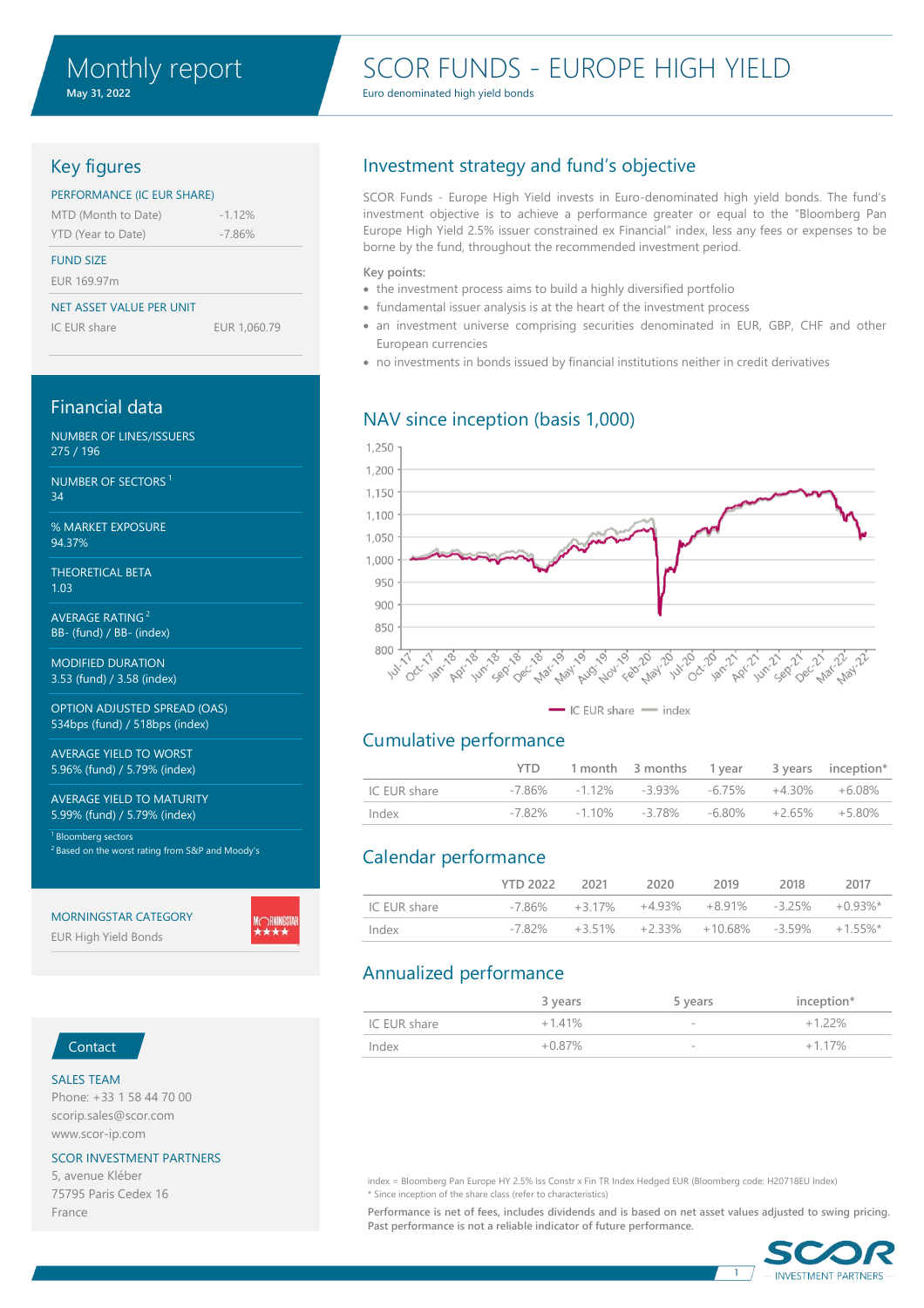**Monthly report – May 31, 2022**

## Top 10 exposures

| <b>ISSUER</b>                | <b>SECTOR</b>            | <b>COUPON</b> | <b>MATURITY</b> | %     |
|------------------------------|--------------------------|---------------|-----------------|-------|
| <b>TELEFONICA</b>            | Wirelines                | 2.88%         | Perp            | 1.53% |
| <b>LEVI STRAUSS &amp; CO</b> | Retailers                | 3.38%         | 15/03/2027      | 1.19% |
| <b>INTERTRUST GROUP</b>      | <b>Consumer Services</b> | 3.38%         | 15/11/2025      | 1.17% |
| <b>TELECOM ITALIA</b>        | Wirelines                | 2.88%         | 28/01/2026      | 1.10% |
| <b>FAURECIA</b>              | Automotive               | 3.75%         | 15/06/2028      | 1.08% |
| <b>DARLING GLOBAL</b>        | Food and Beverage        | 3.63%         | 15/05/2026      | 1.04% |
| <b>ALTICE FRANCE SA</b>      | Wireless                 | 4.13%         | 15/01/2029      | 1.02% |
| <b>SES SA</b>                | Cable Satellite          | 2.88%         | Perp            | 0.98% |
| <b>RENAULT SA</b>            | Automotive               | 2.38%         | 25/05/2026      | 0.96% |
| <b>ALTICE FRANCE SA</b>      | Wireless                 | 5.88%         | 01/02/2027      | 0.92% |

## 5 largest overexposures <sup>3</sup>

| <b>ISSUER</b>                | <b>SECTOR</b>            | <b>OVER EXPOSURE</b> |
|------------------------------|--------------------------|----------------------|
| <b>TELEFONICA</b>            | Wirelines                | 234%                 |
| <b>LEVI STRAUSS &amp; CO</b> | Retailers                | 1.06%                |
| <b>INTERTRUST GROUP</b>      | <b>Consumer Services</b> | 1.03%                |
| <b>DARLING GLOBAL</b>        | Food and Beverage        | 0.90%                |
| <b>TDC NET AS</b>            | Wirelines                | 0.89%                |

## 5 largest underexposures <sup>3</sup>

| <b>ISSUER</b>             | <b>SECTOR</b>                  | <b>UNDER EXPOSURE</b> |
|---------------------------|--------------------------------|-----------------------|
| <b>NETFLIX INC</b>        | Media Entertainment            | $-1.46%$              |
| <b>AUTOSTRADE</b>         | <b>Transportation Services</b> | $-1.12%$              |
| <b>EDP</b>                | Electric                       | $-0.97%$              |
| <b>BELLIS ACOUISITION</b> | Supermarkets                   | $-0.91%$              |
| <b>REPSOL INTL</b>        | Integrated                     | $-0.90\%$             |

## Risk indicators

|                    |             | <b>VOLATILITY*</b> |                                 |                 |             |
|--------------------|-------------|--------------------|---------------------------------|-----------------|-------------|
| <b>YEAR</b>        | <b>FUND</b> | <b>INDEX</b>       | <b>TRACKING</b><br><b>ERROR</b> | INFO.<br>RATIO. | <b>BETA</b> |
| Since<br>inception | 4.49%       | 4.75%              | 0.63%                           | 0.09            | 0.93        |
| <b>YTD 2022</b>    | 4.87%       | 4.81%              | 0.77%                           | $-0.13$         | 1.00        |
| 2021               | 1.36%       | 1.31%              | 0.28%                           | $-1.21$         | 1.01        |
| 2020               | 8.77%       | 9.32%              | 1.03%                           | 2.54            | 0.92        |
| 2019               | 2.07%       | 2.24%              | 0.47%                           | $-3.73$         | 0.88        |
| 2018               | 2.00%       | 2.18%              | 0.44%                           | 0.78            | 0.88        |

\*Based on weekly NAVs, the volatility of the Fund may not only reflect the volatility of the securities in the portfolio due to the application of the swing pricing mechanism.

<sup>3</sup>% of the AuM <sup>4</sup> Bloomberg sectors

<sup>5</sup> Based on the worst rating from S&P and Moody's

Fund

 index = Bloomberg Pan Europe HY 2.5% Iss Constr x Fin TR Index Hedged EUR (Bloomberg code: H20718EU Index)

## Top 15 sectors <sup>4</sup>

### 12% 10%  $9%$ 6% 4% 2% **THE REPORT OF STATE OF CAR AND THE REPORT OF STATE OF STATE OF STATE OF STATE OF STATE OF STATE OF STATE OF S** Computer Computer Computer Consumer Cricket Magnetics 0% ALITOMOTIVE PHARMACASTICALS **WIRELESS** WIRELINES TRANSPORTAGING AND ACTION ANCESTICALS PRO



## Breakdown by OAS (in bps)<sup>3</sup>

#### 45% 40% 35% 30% 25% 20% 15% 10% 5% 1150-2501 1350 SOD FOD 1501 0% Elise 150 T50-1000 10-1501 Sup 100

## Breakdown by maturity bucket<sup>3</sup>





2

**INVESTMENT PARTNERS**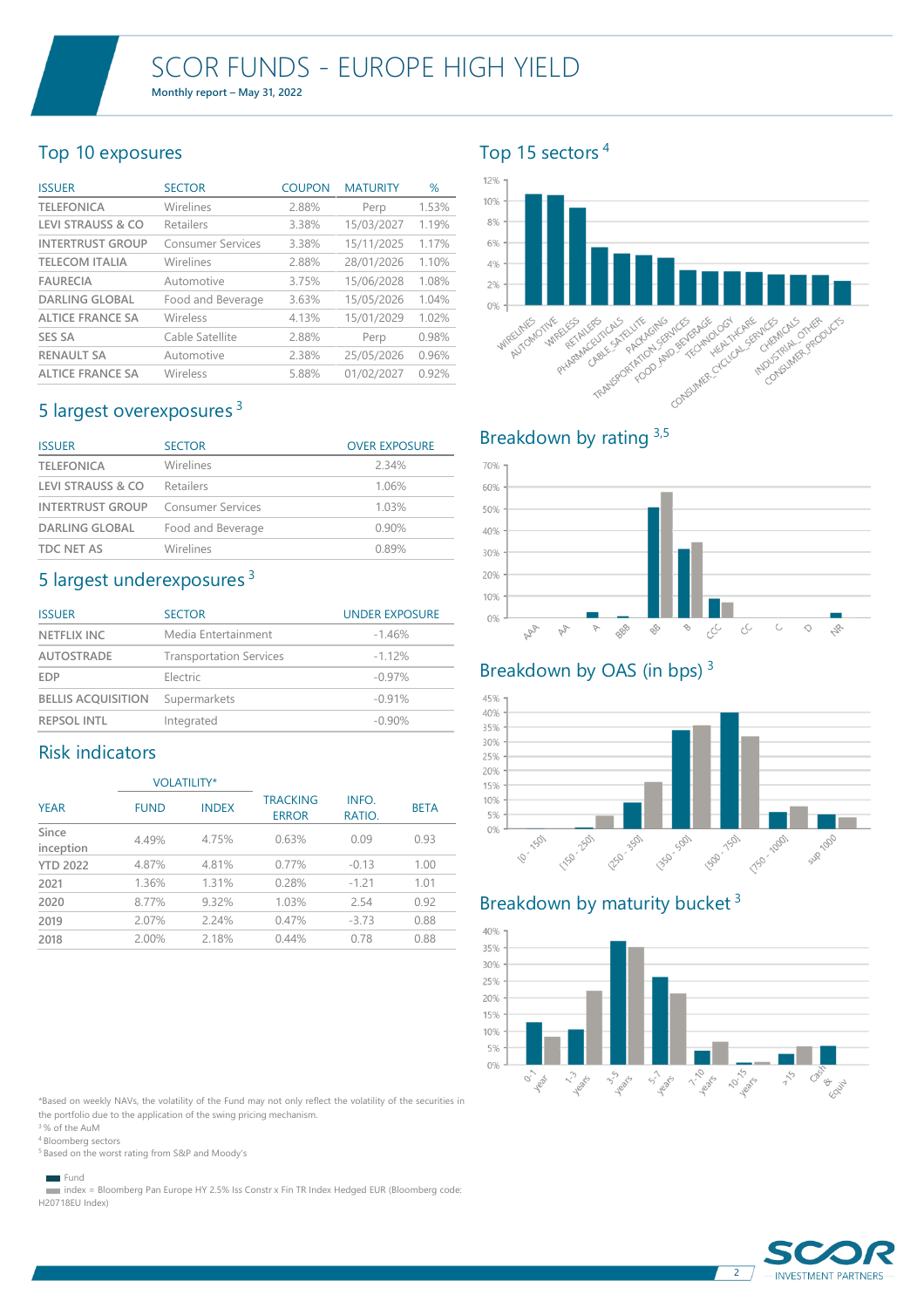**Monthly report – May 31, 2022**

### **Characteristics**

### ISIN CODE

### IC EUR share LU1497740842 BLOOMBERG CODE

IC EUR share SCEICEC LX Equity

### FUND NAME

SCOR FUNDS - EUROPE HIGH YIELD

#### LEGAL FORM

Sub-fund of a Luxembourg-based SICAV, under the directive 2009/65/EC (UCITS)

### INCEPTION DATE

IC EUR share 24/07/2017

FUND CURRENCY

EUR

### RECOMMENDED INVESTMENT HORIZON

### 3 years minimum

#### INDEX

Bloomberg Pan Europe HY 2.5% Iss Constr x Fin TR Index Hedged EUR (Bloomberg code: H20718EU Index)

#### RISK AND REWARD PROFILE

**2** 1 2 3 4 5 6 7 **7** ■ For a lower risk, typically lower rewards<br>■ For a higher risk, typically higher rewards

## VALUATION FREQUENCY

Daily (D)

## SWING PRICING

Swing Pricing mechanism effective as of February 1, 2021

### SUBSCRIPTION / REDEMPTION

Orders received each D day before 12:00 p.m. (Paris time), executed on NAV D day

### SETTLEMENT AND DELIVERY  $D+2/D+2$

ONGOING CHARGES 0.67% VAT incl. (for the year 2020)

PERFORMANCE FEES

None

SUBSCRIPTION / REDEMPTION FEES Maximum 3.00% / none

CUSTODIAN BNP Paribas Securities Services, Luxembourg

DELEGATED ACCOUNTING MANAGEMENT BNP Paribas Securities Services, Luxembourg

COUNTRIES OF COMMERCIALIZATION

BE, FR, LU, MC\*, UK

\*Only with approved local entities

### Market review

The European High Yield market returned performances of -1.10% in May 2022, bringing YTD performance to -7.82%. The continuous increase in risk premiums since April came to an end in May. The average OAS widened by an additional 65 bps to a peak of 518 bps, before subsiding to 469 bps at the end of the month, representing an excess return of -0.52% in May. Putting Covid to one side, the last time spreads reached 500 bps was in January 2019. Since the start of 2022, the Euro high yield segment has significantly underperformed US high yield over the entire yield curve. In both regions, the performance of long maturities has been more negative (-15% for the euro market) than that of short maturities (-5%).

Central banks are reacting differently to the expected slowdown in growth. While the ECB seems to want to maintain the pace at which it rescinds its accommodative monetary policy, the Fed is ready to slow down. US assets thus posted positive performances, while euro markets performed negatively in May.

European high-yield funds continued to be subject to redemptions, which did not accelerate, however. Redemptions in May totaled EUR 1.4 billion, bringing the total since the start of the year to EUR 7 billion, or nearly 9% of outstandings. Funds still had significant cash, dampening the volume of sales at depressed levels. The average price of Euro high yield bonds is 92% of par. Adjustments to exposure might be delicate given the liquidity situation and deteriorating price spreads. The increase in the proportion of distressed debt since the beginning of the year is concentrated in the consumer discretionary sector, both in high yield bonds and in loans. The sector is directly affected by inflation in energy and industrial raw material prices.

BB-rated corporate hybrids continued to underperform, by 1.70% in May, bringing YTD performance to -10.84%. There were no new primary market issues in May. The BB segment overall reduced its lag, benefiting from a flight to quality within the euro high yield asset class. It posted a performance of -0.66%, vs -1.39% for the B segment and -1.97% on the CCC segment. The yields of the three segments were 4.5%, 6.7% and 10.5%, respectively. Like the May primary issues, the BB segment had an attractive risk/return relationship compared with the other rating categories. Issues were primarily in the BB category. Virtually all spreads tightened by around 50 bps between announcement and final pricing, despite the fragile market, and yield was around 4.375%. Issuers included Elis, Volvo and new issuer Huhtamaki, a Nordic packaging company.

Recently published first-quarter results have been mostly positive. Although margins of certain industrial companies narrowed, the top line continued to pick up, because of volumes and because cost increases were passed on to prices to a greater-than-expected extent, as illustrated by Thyssen, Grifols and Elis. Generally, the trend remained very favorable in gaming, which continued to recover, leisure and shipping. Acquisitions (or rumors thereof) also continued to be a support factor, placing the targets among the best performers: Banijay, House of HR, Atalian and Ontex.

## Fund manager's comment

The SCOR Europe High Yield fund declined by -1.12% in May 2022, underperforming its benchmark index by -0.02%. Since the start of the year, the fund declined by -7.86% (-0.04% behind the index).

The fund's beta, close to 1, was maintained at this level. The proportion of cash and the allocation between rating categories contributed positively, as the fund was overweight in the BB category, in contrast to the B and CCC categories.

Lack of exposure or underweighting in the issuers with the most negative performance was beneficial to the fund, as illustrated by Frigoglass (-23%), Diebold Nixdorf (-17%) and Douglas (-13%). Their weightings in the index are significant, which was the main reason for the fund's relative outperformance in May. Conversely, Kloeckner Pentaplast's poor performance, despite encouraging results in May, and the lack of exposure to Atalian, reduced the fund's performance.

Owing to its selection of securities, the fund outperformed the index in the sectors that suffered this month. The transport sector posted the worst performance, for example. Autostrade has a significant weighting in the index, and its long maturities suffered greatly. The fund also outperformed in retailing, despite its overweighting in this sector (Maxeda short-term, HSE, But).

The fund took part in several primary market issues. Elis 2027 opened the primary market with an attractive OID vs. the secondary market, despite a 62 bps reduction in the proposed yield between the announcement and the pricing. This motivated us to participate. We also took part in the TDC NET 2028 issue, rated BBB- with a yield of more than 5%.